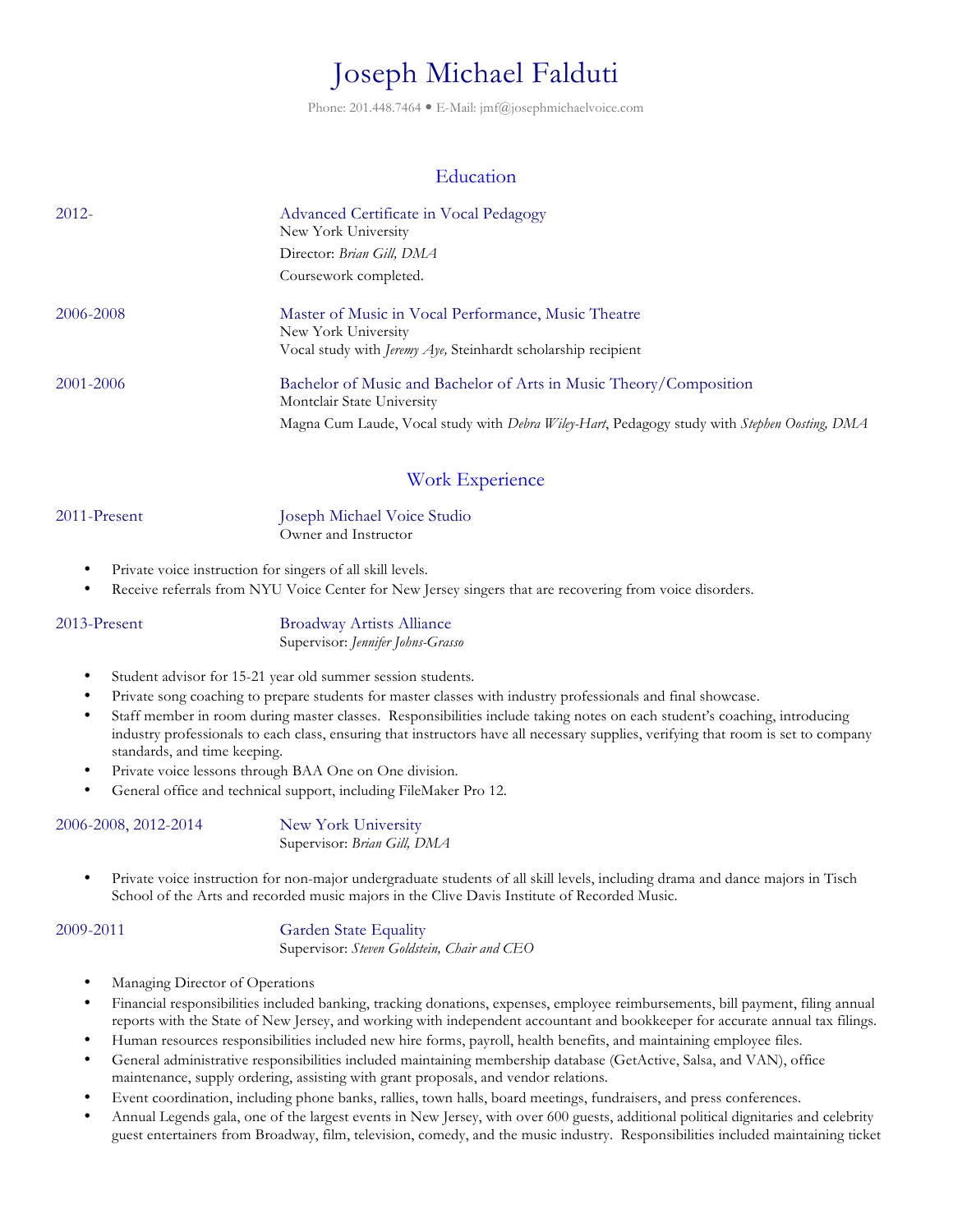sale records, host committee relations, event space coordination, A/V and all other vendor relations, entertainment, seating chart, staff and volunteers, and all day-of-event logistics.

# Vocal Consulting

2015 Madison High School, Madison, NJ Director: *Caryn Elefante*

- Provided individual and group vocal technique work for the Madison High School production of *Les Misérables*.
- Facilitated a lecture and Q&A on the topic of vocal health and voice maintenance for the entire cast, as well as demonstration of tools to help maintain optimal vocal function and avoid vocal fatigue throughout the final weeks of rehearsal and run of the show.

### Lectures, Master Classes, & Adjudications

2014 2014 Doris Lenz Festival for High School Singers Auditions Coordinator: *Danielle Sinclair*

• Adjudicated Music Theatre High School Women Upper Division, Music Theatre High School Men Lower & Upper Division, and Music Theatre High School Women Lower Division sing-off.

# Professional Training, Courses, & Certificates

### 2012 Summer Vocology Institute

Coordinators: *Ingo R. Titze, PhD; Eric Hunter, PhD*

- Certificate in Vocology
- The SVI is an intensive, efficient and innovative way to learn Vocology, the science and practice of voice habilitation.
- Coursework:
	- o Principles of Voice Production, Instructor: *Ingo R. Titze, PhD*. Basic physical, physiological, and pedagogical principles are presented to help students understand professional, nonprofessional, and impaired voice production. Additional areas of exploration include: vocal anatomy, voice classification, control of loudness, pitch, register, and quality as well as efficient and inefficient use of voice.
	- o Instrumentation for Voice Analysis, Instructor: *Eric Hunter, PhD*. The use of glottographic, videostroboscopic, electromyographic, aerodynamic, and acoustic analysis for assessment of vocal and respiratory function are presented. The use of these techniques in conjunction with perceptual evaluation of voice is also discussed.
	- o Voice Habilitation, Instructors: *Katherine Verdolini Abbott, PhD; Eileen Finnegan, PhD*. The application of methods of intervention is presented in the development, training, and habilitation of vocal behavior. Motor learning and the efficacy of treatment strategies are also taught. Factors affecting compliance with recommended therapy are explored.
	- o Voice for Performers, Primary Instructor: *Ingo R. Titze, PhD*. A comparison of kinesthetic techniques for the singing/acting voice through a practical exploration of relaxation, posture, breathing, tone quality, diction, and interpretation. Students gain an understanding of diverse methods of voice training in both singing and acting with practical application to their own voice use.

### 2013 Interdisciplinary Voice Habilitation: A Synergistic Remediation Effect Instructors: *Shirley Gherson, MA, CCC-SLP; Brian Gill, DMA*

- Collaborative interdisciplinary remediation of singers by vocologists (speech language pathologist and singing teachers), and otolaryngologists.
- Student clinicians worked as a team to evaluate, develop, implement, & critique the effectiveness of the training/treatment using evidence based practice, discipline specific vocal exercises, and approaches to heighten efficiency of the vocal mechanism in order to reduce effort.
- Psychological aspects of voice use as well as body awareness and motor learning theory are discussed to aid in the promotion of sustainable production of voice in both speech & singing.

2012 Voice Therapy Spectrum – Basic

Instructor: *Katherine Verdolini Abbott, PhD, CCC-SLP*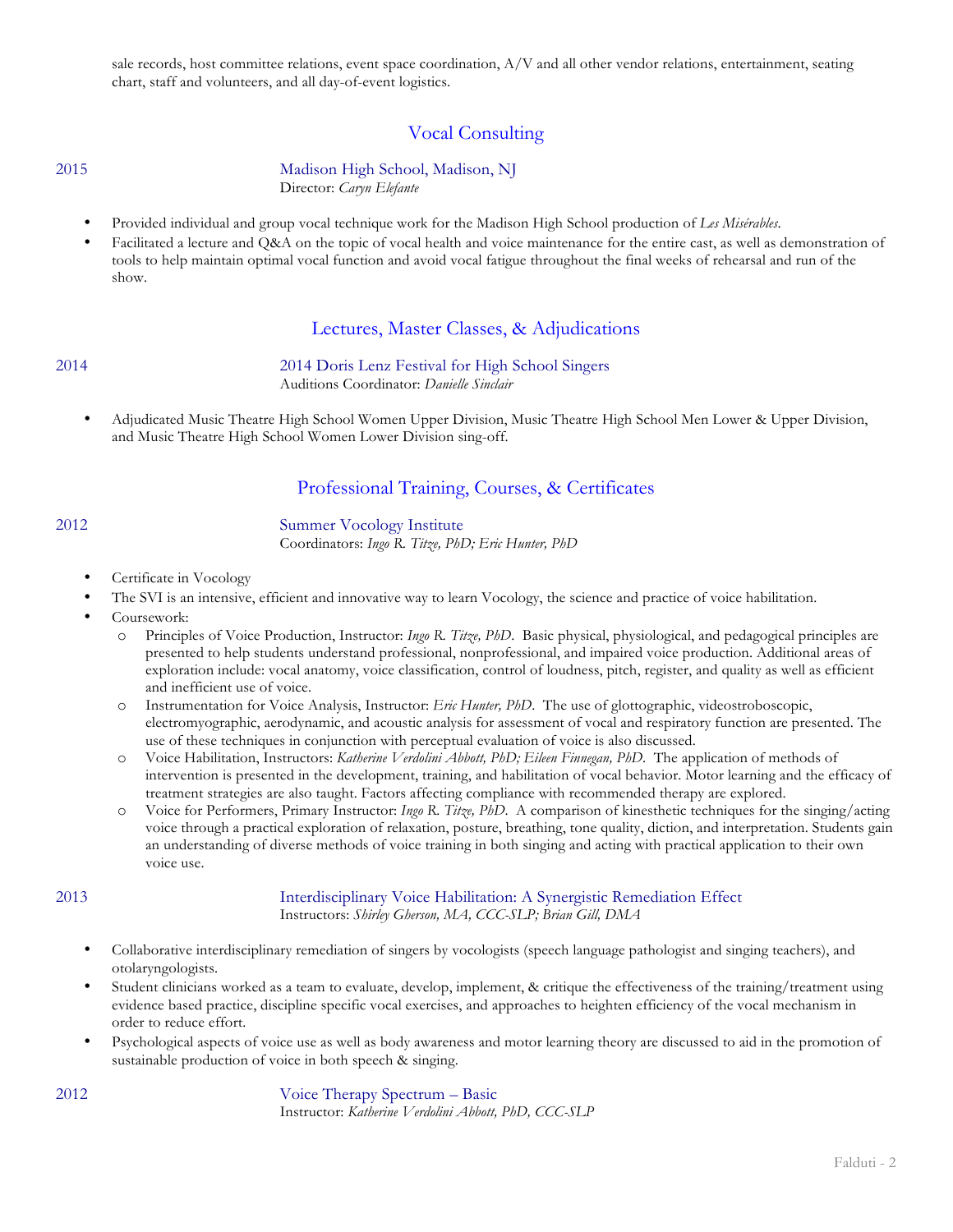- Trained in the basic science, motor learning background, compliance issues, and application of Lessac-Madsen Resonant Voice Therapy (LMRVT) and Casper-Stone Confidential Flow Therapy (CSCFT).
- Successfully completed formal examination on the scientific basis of Voice Therapy Spectrum.

2012 Collaborative Institutional Training Initiative (CITI Program) University of Miami

New York University

o Biomedical Research – Basic Course

Valid through  $06/25/2016$ 

o Responsible Conduct of Research – Steinhardt

# Conferences & Activities

2012-Present Extramural Laryngology Rounds Coordinator: *Ryan Branski, PhD, CCC-SLP*

• Attend quarterly rounds discussing current and recently treated voice-related cases by laryngologists and voice therapists in the New York City metropolitan area.

2014 The Voice Foundation Annual Symposium: Care of the Professional Voice Chairman*: Robert Thayer Sataloff, MD, DMA, FACS*

- The Voice Foundation's symposium brings together top vocal health professionals for a unique, interdisciplinary opportunity to share the latest advances in scientific and medical voice research.
- Doctors, scientists, speech-language pathologists, singing teachers and students from across the globe present new research about vocal production and techniques for the treatment of voice disorders.

2014 International Voice Symposium Hosts: *Brian Gill, DMA; Johan Sundberg, PhD; Filipa Lã, DMA*

• Focus on the voice source, including defining "the source", physiology, pathologies, analysis methods, modeling, and recent discoveries.

2013 The Voice Foundation Annual Symposium: Care of the Professional Voice Chairman*: Robert Thayer Sataloff, MD, DMA, FACS*

- The Voice Foundation's symposium brings together top vocal health professionals for a unique, interdisciplinary opportunity to share the latest advances in scientific and medical voice research.
- Doctors, scientists, speech-language pathologists, singing teachers and students from across the globe present new research about vocal production and techniques for the treatment of voice disorders.

2013 Contemplating Voice Working Research Group Directors*: J. Martin Daughtry, PhD; Brian Gill, DMA; Douglas Cook, PhD*

• Organized around the concept of the human voice and vocal production. The group's overarching goal will be to set the conditions for the creation of new voice-centered research, pedagogy, and art.

2012 The Fall Voice Conference Course Directors: *Milan Amin, MD; Ryan C. Branski, PhD; Thomas Murry, PhD; Lucian Sulica, MD*

- Encourage and educate professionals on a multi-disciplinary approach to the management of vocal difficulties.
- The focus is the clinical care of patients with voice-related difficulties and how clinical and basic science research guide clinical care.
- Pre-conference workshops focusing on the performing voice.

2012 International Voice Symposium Hosts: *Brian Gill, DMA; Johan Sundberg, PhD; Filipa Lã, DMA*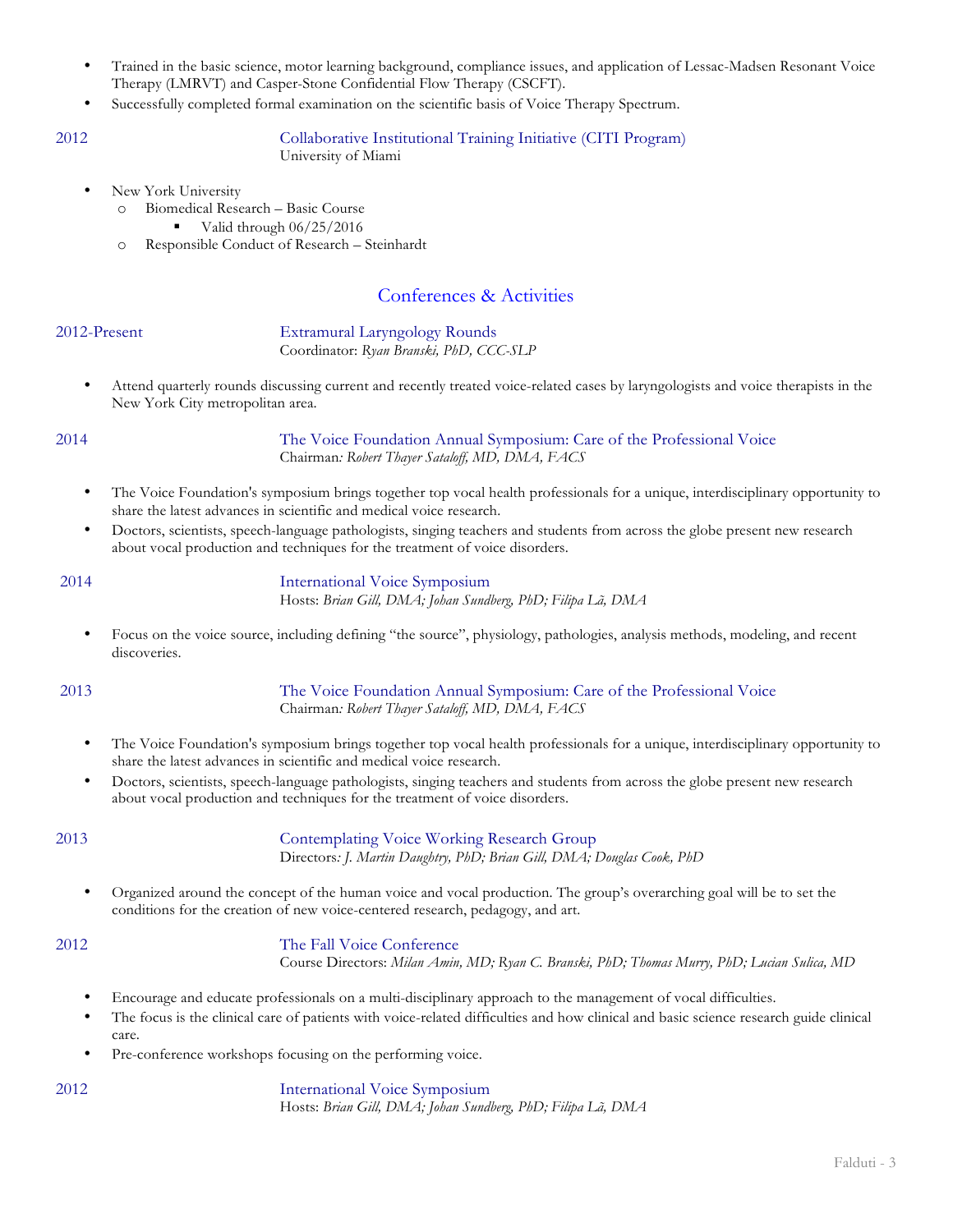• Focus on finding the most effective/accurate ways to measure subglottal pressure and source-filter interaction.

# Professional Observations

## 2012-2014 NYU Voice Center

Directors: *Milan Amin, MD; Ryan Branski, PhD, CCC-SLP*

- The NYU Voice Center is a collaborative effort to treat patients with a variety of communication and swallowing problems, providing state-of-the-art evaluation, diagnosis, and treatment of disorders affecting the throat and esophagus.
- Observations of nodules, polyps, cysts, granuloma, papillomatosis, laser surgery, steroid injection, and vocal fold augmentation.
- Receive referrals for singing patients with voice disorders.

2012-2014 The Voice Center at Hackensack University Medical Center Director: *Brian Benson, MD*

• Observations of voice patients including singers, professional voice users, and the general public.

# Professional Memberships and Affiliations

2013-Present The Voice Foundation

• Associate Member

### 2014-Present Pan-American Vocology Association (PAVA)

- Voting Member
- The Pan-American Vocology Association is a membership driven group of voice professionals from all voice related vocations including Vocologists, SLP's, ENT's, Professional Singers, Voice Teachers, and Voice Therapists. The mission of the Pan-American Vocology Association is to advance the scientific study of voice for artistic and professional use by fostering vocology in all countries of the Western Hemisphere through research, dissemination of knowledge, training, and the creation and development of professional standards and credentials in voice habilitation and rehabilitation.

2011-2014 National Association of Teachers of Singing (NATS)

- Full Member
- Member of New Jersey NATS chapter.
- Member of NATS-NYC

### 2011-2014 New York Singing Teachers' Association (NYSTA)

• Full Member

### 2012-2014 Vocology Alumni Association

- Member
- Mission is to provide an organization to foster on-going professional relationships between faculty and graduates of the Summer Vocology Institute (SVI) of the National Center for Voice and Speech (NCVS) and The University of Iowa's Vocology Program, and to support these vocologists efforts to habilitate voices for speaking and singing within their professional realms.

# Performance Experience

| Zuly in the Last Place on Earth | Rego                | Brooklyn Arts Council        | Jenny Paul, dir.      | 2014 |
|---------------------------------|---------------------|------------------------------|-----------------------|------|
| Joshua: The Musical             | Rabbi Jacob Szeneth | Theatre 315/Tri-State Actors | Tom Hallett, dir.     | 2008 |
| One Step Closer                 | Ensemble            | Provincetown Playhouse       | MK Lawson, dir.       | 2008 |
| The Boys from Syracuse          | Aegean              | Provincetown Playhouse       | Dallett Norris, dir.  | 2007 |
| The Magic Flute                 | Ensemble            | Frederick Loewe Theatre      | Martha Collins, dir.  | 2007 |
| RSVP: A Musicale                | Chrysodule Babylas  | Montclair State University   | Jeffrey Gall, dir.    | 2006 |
| at Mr. Cauliflower's            |                     |                              |                       |      |
| The Consul                      | The Magician        | Kasser Theater               | Jeffrey Gall, dir.    | 2005 |
| Die Fledermaus (Scenes)         | Alfred              | Montclair State University   | Stephen Oosting, dir. | 2004 |